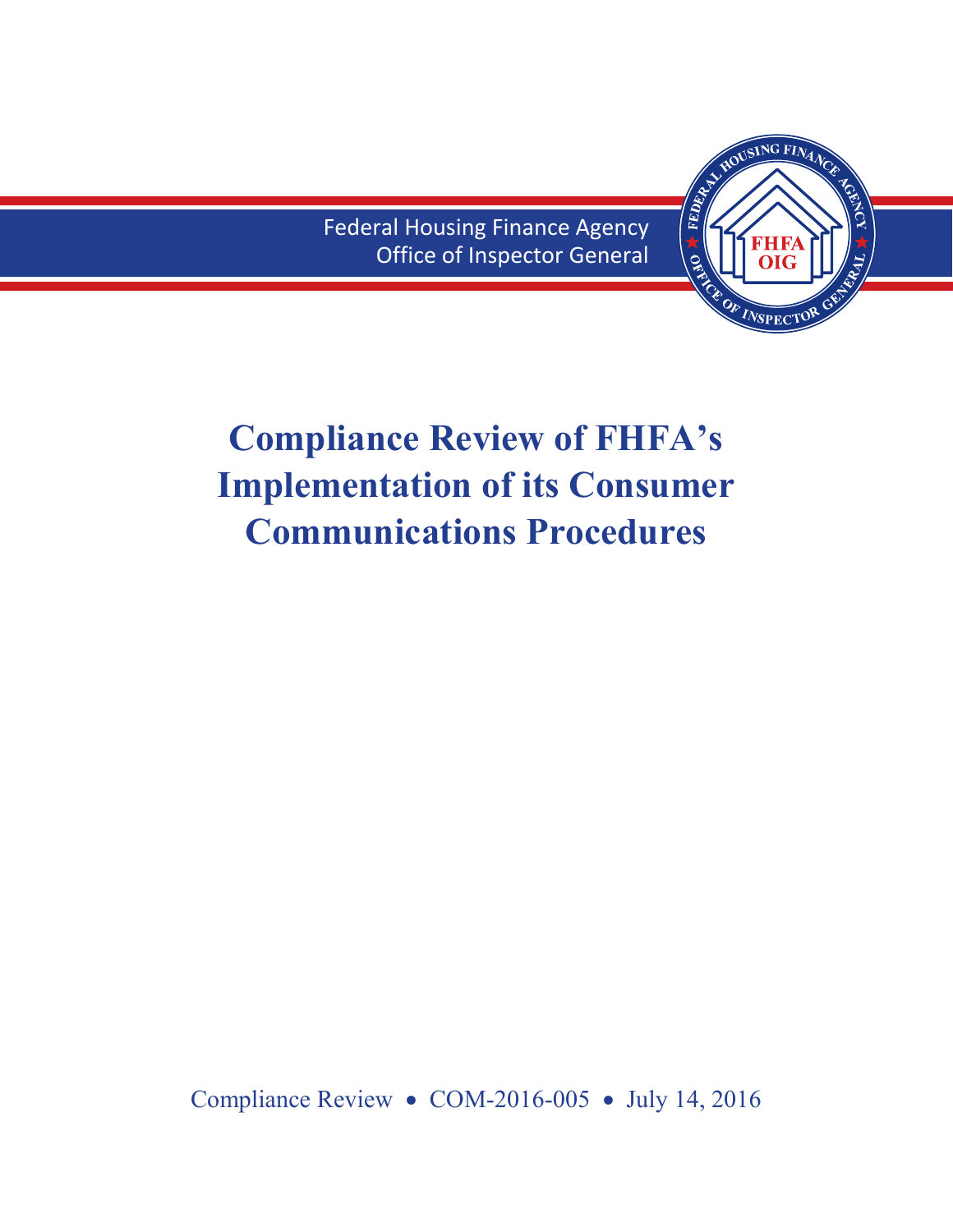<span id="page-1-0"></span>

### **Executive Summary**

The Federal Housing Finance Agency (FHFA or the Agency) Office of Inspector General (OIG) issued an audit report on June 21, 2011*,* entitled *Audit of the Federal Housing Finance Agency's Consumer Complaints Process* (2011 Audit Report). In that report, we found that FHFA was unprepared to manage and administer the rising volume of consumer complaints (hereafter referred to in this report as "communications" pursuant to current Agency terminology) it received as a result of the financial crisis. Specifically, we found that the Agency had not established a centralized system for tracking the consumer communications it received or established policies and procedures for processing such communications. Further, we established that the Agency did not monitor the status of communications it referred to Fannie Mae and Freddie Mac (collectively, the Enterprises) for follow-up action and resolution. Finally, we showed that FHFA was unable to ensure that consumer communications were resolved on a timely basis.

Based on those findings, we recommended, among other things, that the Agency establish a centralized system to track communications, policies and procedures for responding to communications on a timely and accurate basis, and processes for monitoring the status of communications that it referred to the Enterprises for follow-up action and resolution.

FHFA agreed with our recommendation. On September 26, 2012, the Agency finalized its Consumer Communications Procedures (Procedures), which established an electronic system to track communications and criteria and requirements that apply to the Agency's receipt and processing of them. Per the Procedures, FHFA must respond to consumer communications within 30 days of their receipt, provide consistent responses to consumers, and monitor the status of the Enterprises' efforts to resolve communications that the Agency refers to them. We closed our recommendation on September 28, 2012, based on our determination that the Procedures were sufficiently responsive.

On February 22, 2016, we initiated this compliance review to test FHFA's implementation of the key procedure requirements set forth above during the review period of January 1, 2014, through December 31, 2015. To do so, we obtained FHFA's data for the approximately 1,800 consumer communications that it received during our review period. We sought to determine whether the Agency responded to the communications it received within 30 days as required by the Procedures. We found that FHFA met this requirement 97% of the time for the approximately 1,800 consumer communications, and its average response time was three days.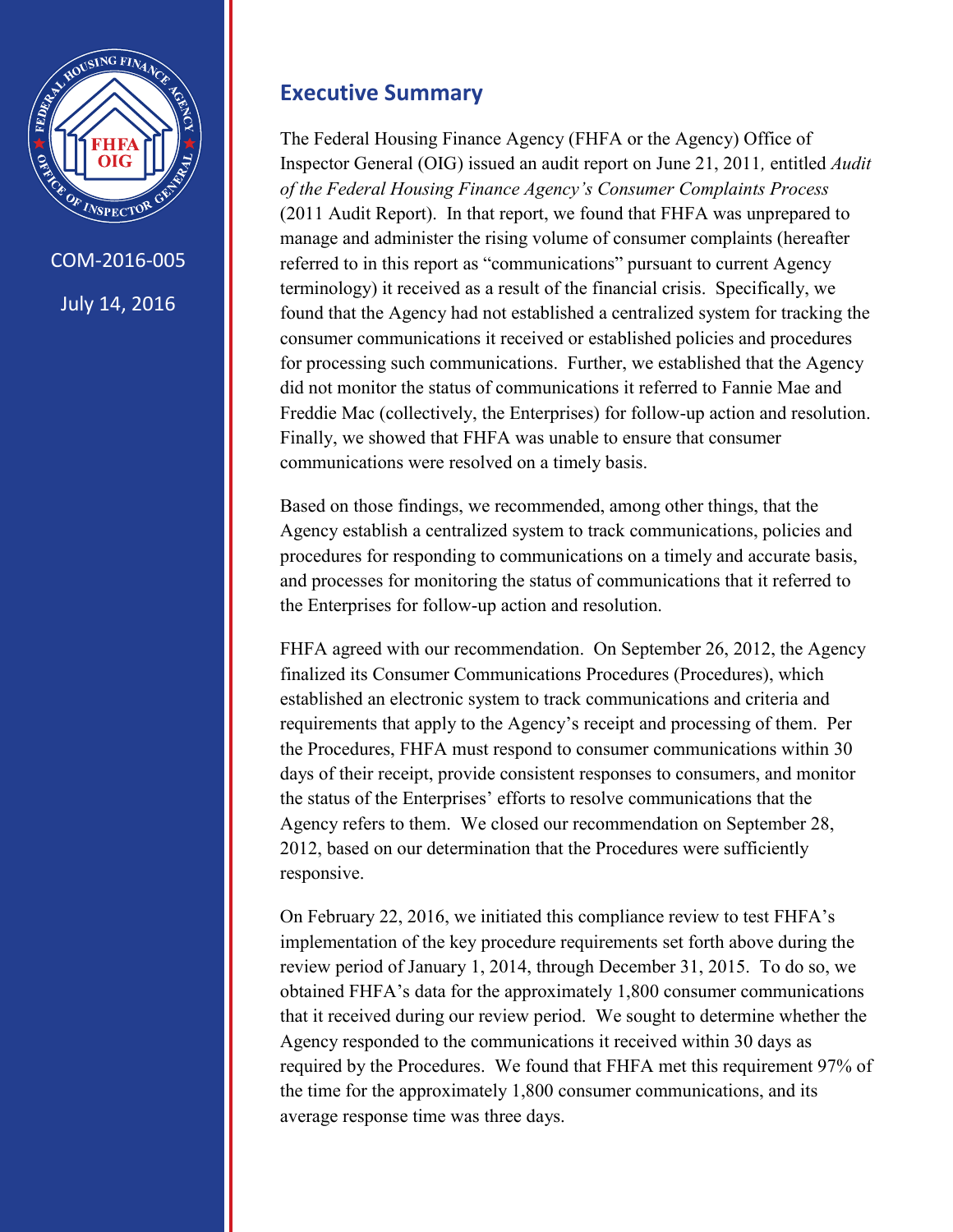

COM-2016-005 July 14, 2016

Next, we reviewed FHFA's files to obtain a random, representative sample of the total population of consumer communications and other Agency documentation to determine if FHFA: (1) complied with the Procedures' requirements to provide consistent information when responding to consumers, and (2) followed up on the status of referrals to the Enterprises. Based upon our testing, we determined that FHFA almost always complied with these requirements; the few exceptions we found are explained in this report. Based on our compliance testing, we conclude that FHFA successfully implemented the Procedures, and that the Agency's adoption of our recommendation strengthened its capacity to manage and administer consumer communications.

This compliance review was led by Alisa Davis, Senior Policy Advisor, and Wesley M. Philips, Senior Policy Advisor, with assistance from Jon Anders, Program Analyst, Omolola Anderson, Senior Statistician, and Andrew Gegor, Jr., Senior Auditor. We appreciate the cooperation of FHFA staff, as well as the assistance of all those who contributed to the preparation of this report.

This report has been distributed to Congress, the Office of Management and Budget, and others and will be posted on our website, [www.fhfaoig.gov.](http://www.fhfaoig.gov/)

Richard Parker Deputy Inspector General, Compliance & Special Projects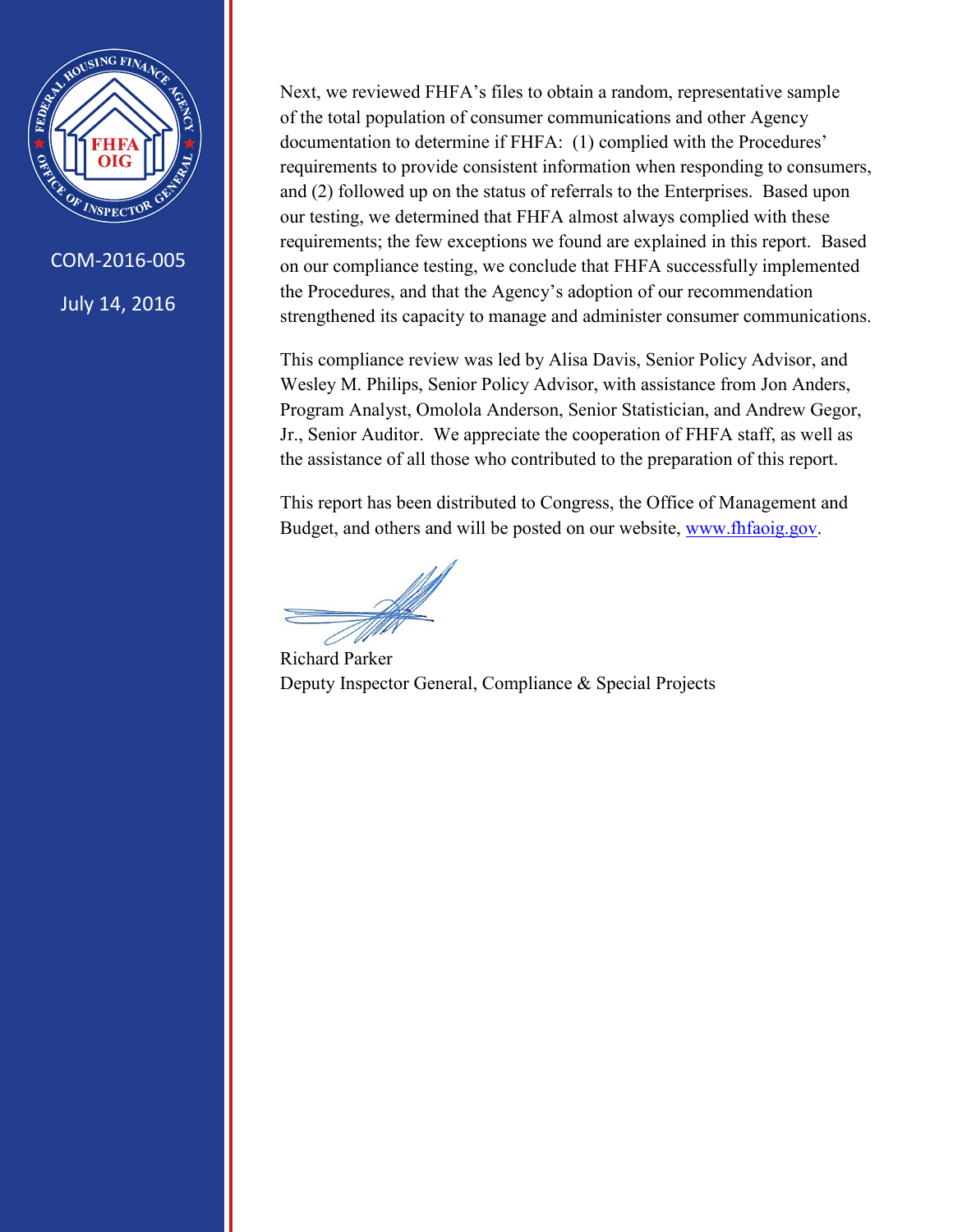| FHFA's Consumer Communication Responses Were Consistent with Agency        |  |
|----------------------------------------------------------------------------|--|
| The Enterprises and FHFA Generally Complied with CC Procedure Requirements |  |
| Enterprises Prepared and Submitted to FHFA Weekly Status Reports on        |  |
|                                                                            |  |
|                                                                            |  |
|                                                                            |  |
|                                                                            |  |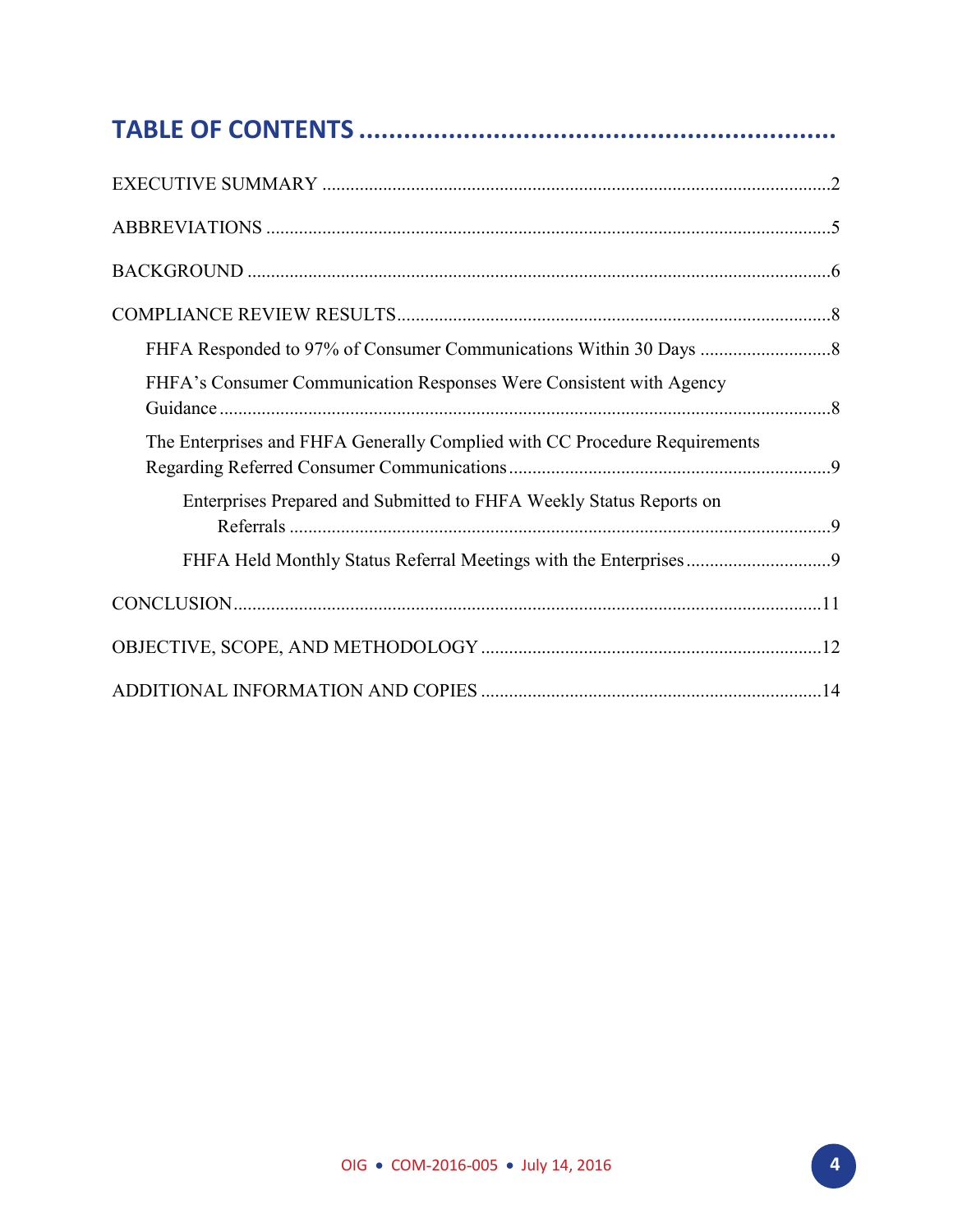# <span id="page-4-0"></span>**ABBREVIATIONS .......................................................................**

| 2011 Audit Report | Audit of the Federal Housing Finance Agency's Consumer Complaints<br>Process |
|-------------------|------------------------------------------------------------------------------|
| <b>DER</b>        | Division of Enterprise Regulation                                            |
| DOC               | Division of Conservatorship                                                  |
| Enterprises       | Fannie Mae and Freddie Mac                                                   |
| FHFA or Agency    | <b>Federal Housing Finance Agency</b>                                        |
| <b>HARP</b>       | Home Affordable Refinance Program                                            |
| <b>OIG</b>        | Federal Housing Finance Agency Office of Inspector General                   |
| Procedures        | <b>Consumer Communications Procedures</b>                                    |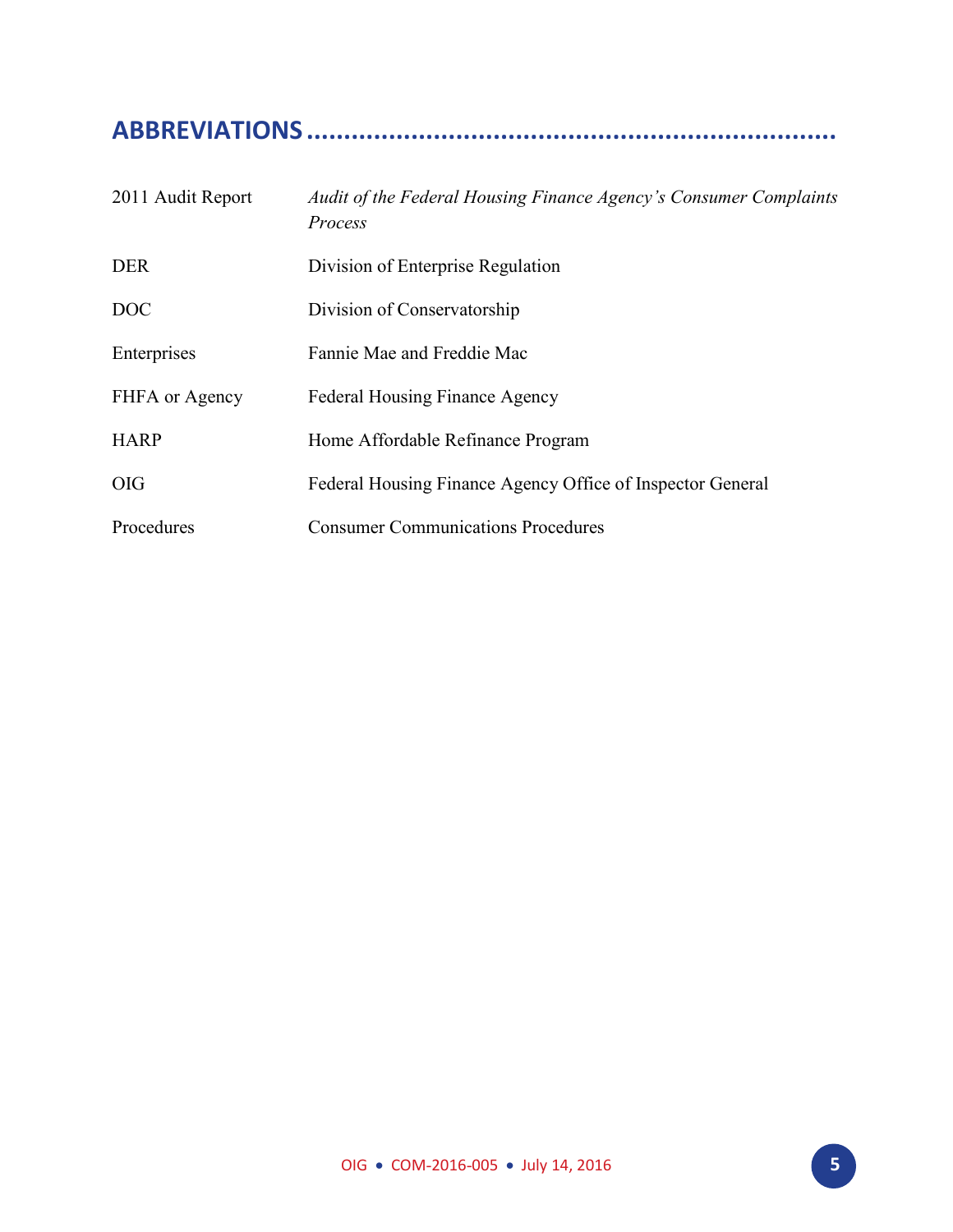# <span id="page-5-0"></span>**BACKGROUND ..........................................................................**

As a result of the financial crisis, millions of borrowers defaulted on their mortgages that were owned or securitized by the Enterprises; some fell into foreclosure. Many of these borrowers submitted complaints or made inquiries to FHFA concerning their dealings with the Enterprises and with mortgage servicers. In our 2011 Audit Report, we found that FHFA was unprepared to manage and administer the rising volume of consumer communications received in the wake of the financial crisis. It lacked policies and procedures for processing consumer communications and a centralized system for tracking the communications it received. We also found that FHFA did not monitor the communications it forwarded to the Enterprises. As a consequence, FHFA lacked a comprehensive record of its consumer communications and could not determine whether these communications had been resolved in a timely manner.

We recommended that FHFA design and implement written policies, procedures, and controls to, among other things: $<sup>1</sup>$ </sup>

- Establish a centralized communications tracking system;
- Provide timely and accurate responses to communications;

 $\overline{a}$ 

- Refer communications to the Enterprises, as appropriate; and
- Follow up on referred communications to ensure proper resolution.

FHFA agreed with our recommendations. On September 26, 2012, the Agency finalized the Procedures, which required FHFA to use an electronic system to track consumer communications. The Procedures also established criteria and requirements that apply to the Agency's management and administration of consumer communications. Specifically, the Procedures and their implementing guidance require FHFA staff members, the Enterprises, and the Federal Home Loan Banks, among others, to process such communications in the following manner:

- **Respond Timely**. FHFA employees must respond to consumer communications within 30 days of receipt by the Agency.
- **Provide Consistent Information to Consumers**. FHFA employees must adhere to written guidance in responding to consumer communications. Specifically, they must

<sup>&</sup>lt;sup>1</sup> In the same report, OIG also recommended that FHFA assess resources allocated to consumer complaints and perform a one-time review of unresolved consumer complaints alleging fraud to ensure proper resolution. These recommendations were outside the scope of this compliance review.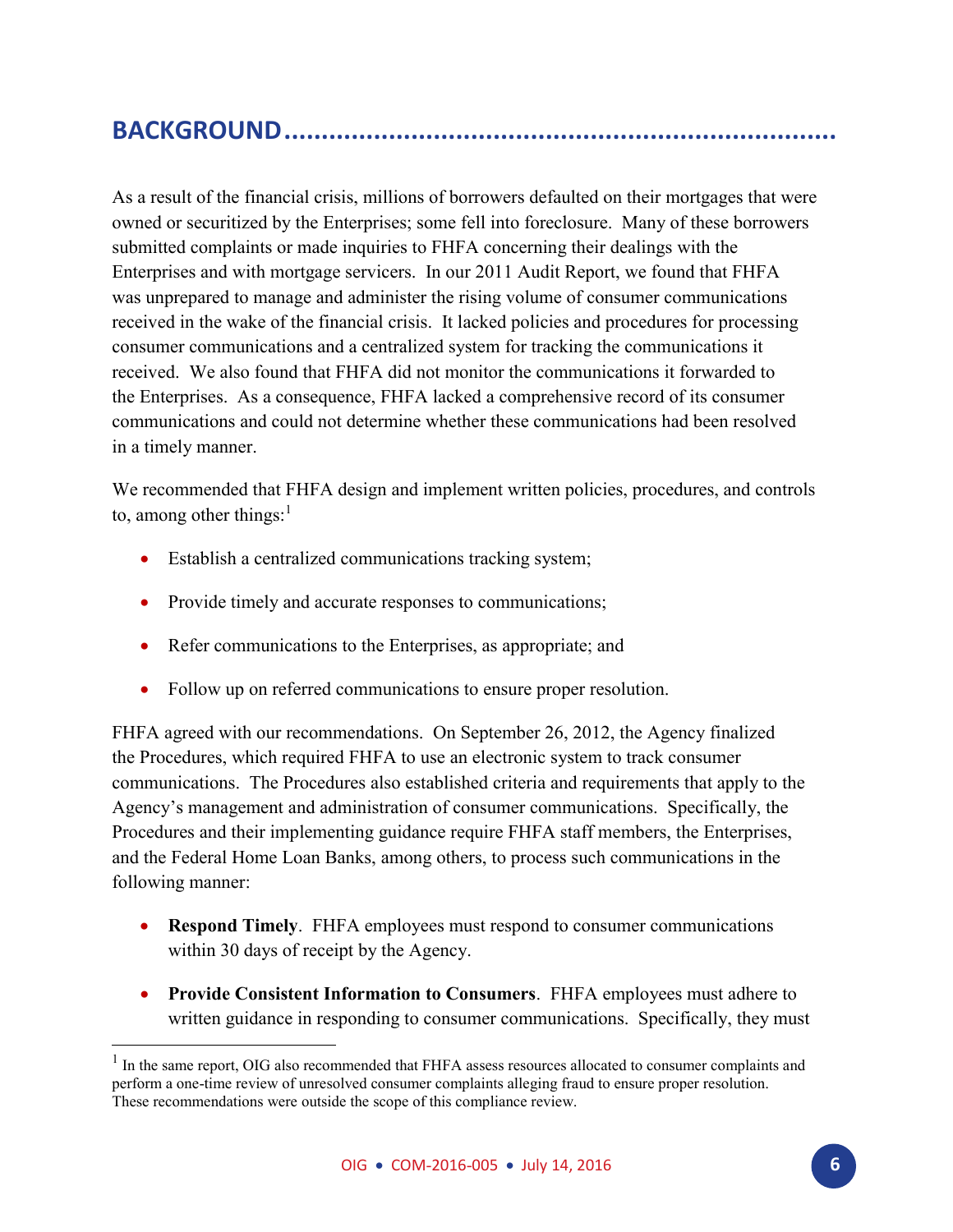provide consistent responses to consumers depending upon the topics raised in their communications. For example, responses to communications involving mortgage refinancing must include a description of the Home Affordable Refinance Program's (HARP) eligibility criteria and provide consumers a link to a website containing more information about the program.<sup>2</sup> Pursuant to the guidance, FHFA employees must also inform consumers, where applicable, that their communications were forwarded to the Enterprises, Federal Home Loan Banks, or the OIG Hotline (in the case of alleged fraud) for further review and possible resolution.

 **Monitor the Status of Referrals to the Enterprises**. The Enterprises must submit weekly reports to FHFA detailing the status of their efforts to resolve consumer communications referred to them by the Agency.<sup>3</sup> The Enterprises' actions to resolve referrals range from contacting a servicer and reviewing the consumer's account history, to researching Enterprise policy for handling a particular matter.

The Procedures also require FHFA Division of Conservatorship (DOC) staff, which had lead responsibility for implementing the Procedures during our review period, as well as Division of Enterprise Regulation (DER) staff to attend the monthly status meetings with the Enterprises concerning the latter's efforts to resolve consumer communications referred to them for action.<sup>4</sup>

We closed the recommendation on September 28, 2012, after we reviewed the Procedures and their implementing guidance and determined that they were responsive to the recommendation in our 2011 Audit Report.

 $\overline{\phantom{a}}$ 

 $2$  FHFA and the U.S. Department of the Treasury introduced HARP in early 2009 as part of the Making Home Affordable program. HARP provides borrowers, who may not otherwise qualify for refinancing because of declining home values or reduced access to mortgage insurance, the ability to refinance their mortgages into a lower interest rate and/or more stable mortgage product.

<sup>&</sup>lt;sup>3</sup> FHFA requires the weekly reports of the Enterprises, and not the Federal Home Loan Banks, because the Enterprises are in conservatorship.

<sup>&</sup>lt;sup>4</sup> The Office of Congressional Affairs and Communications was responsible for consumer communications when we closed the recommendation in 2012. FHFA transferred the program to DOC in 2013, and it later updated the Procedures.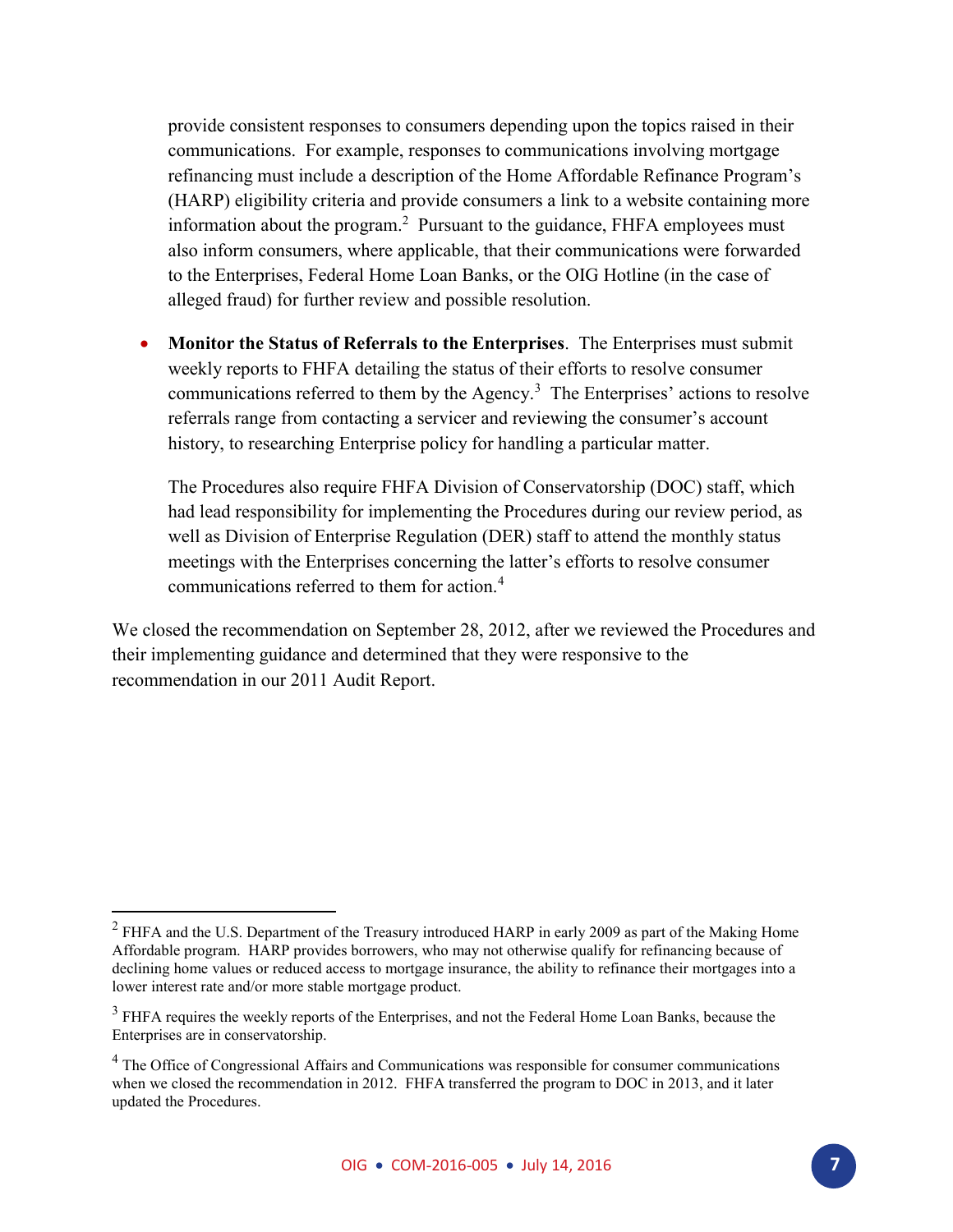### <span id="page-7-0"></span>**COMPLIANCE REVIEW RESULTS ................................................**

 $\overline{\phantom{a}}$ 

We tested FHFA's compliance with key Procedure requirements over the period January 1, 2014, to June 30, 2015.<sup>5</sup> Specifically, we tested FHFA's implementation of the requirements that it: respond within 30 days to consumer communications, provide in such responses consistent information to consumers, and monitor the status of consumer communications referred to the Enterprises. We determined that FHFA complied with these requirements except for a few exceptions noted below. Based upon the results of our testing, we conclude that during our review period FHFA successfully implemented the Procedures, and that the Agency's adoption of our recommendation strengthened its capacity to manage and administer consumer communications.

#### <span id="page-7-1"></span>**FHFA Responded to 97% of Consumer Communications Within 30 Days**

We tested whether FHFA responded to consumer communications within 30 days as required by the Procedures. To do so, FHFA provided data from its electronic tracking system concerning the receipt and response dates for the 1,803 consumer communications that the Agency identified as requiring responses during our review period.<sup>6</sup>

From the data FHFA provided, we calculated that the Agency met this requirement 97% of the time. The median response time was one day, and the average response time was three days. FHFA did not respond within 30 days in 1% of the cases. Due to limitations in the data, we were unable to calculate whether the Agency met the requirement in 2% of the cases.<sup>7</sup>

#### <span id="page-7-2"></span>**FHFA's Consumer Communication Responses Were Consistent with Agency Guidance**

We tested whether FHFA's responses to consumers complied with Agency guidance that is intended to ensure the consistency of such responses. To accomplish this, we first selected a random and statistically representative sample of the population of consumer communications the Agency received during our review period. $8$  We requested that FHFA provide the

<sup>&</sup>lt;sup>5</sup> We also obtained from FHFA the Enterprises' weekly referral status reports from 2014-2015, as well as the Agency's notes from a sample of required monthly meetings in 2015.

<sup>&</sup>lt;sup>6</sup> See the Objective, Scope, and Methodology section of this report for additional information on how we conducted this test.

 $<sup>7</sup>$  In 37 of the cases (or 2%), FHFA did not have records of the date upon which it responded to consumers'</sup> communications. Therefore, we could not calculate the time it took the Agency to respond in each of these 37 cases.

 $8$  See the Objective, Scope, and Methodology section of this report for information about our sampling procedures.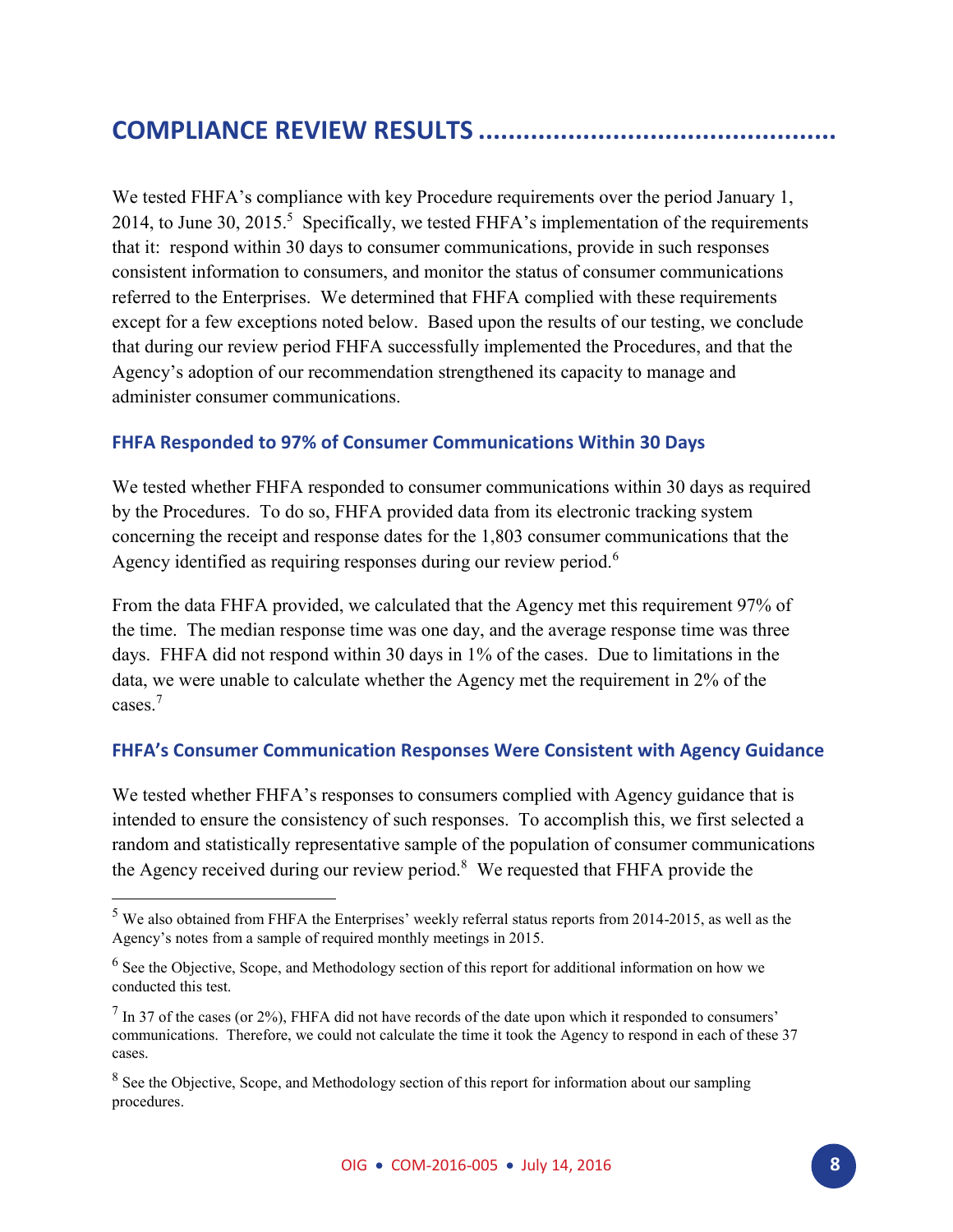complete record for each item in our sample, including the original communications, Agency communications with the consumers, and Agency communications with the Enterprises and other organizations. We reviewed the content of the communications and compared FHFA's response to the guidance governing the content of such responses.

We determined that FHFA provided a consistent response as required by guidance in all 121 sample items. For example, FHFA provided the 23 consumers in our sample whose communication were about the HARP program with relevant points of contact and information regarding it. FHFA notified the 36 consumers in our sample that the Agency had referred the consumers' communications to the Enterprises. Given our sample testing results, we estimate that there were no significant compliance errors in the population of consumer communications the Agency received during our review period.

#### <span id="page-8-0"></span>**The Enterprises and FHFA Generally Complied with Procedure Requirements Regarding Referred Consumer Communications**

#### <span id="page-8-1"></span>*Enterprises Prepared and Submitted to FHFA Weekly Status Reports on Referrals*

We tested the Enterprises' compliance with FHFA's requirements for monitoring referred consumer communications. To do so, we obtained and reviewed FHFA's records of the Enterprises' weekly status reports during 2014 and 2015, which reflect that the Enterprises submitted the reports to the Agency as required.

In reviewing the reports, we noted that they included information regarding 35 of the 36 cases in our sample that FHFA had referred to the Enterprises. The reports contained summaries of the Enterprises' efforts to research the issues presented and follow-up with the consumers; they also indicated whether the referrals were open or resolved. Although an Enterprise omitted one item from its weekly report, our review of the source records revealed that the Agency monitored the Enterprise's resolution of this matter.

#### <span id="page-8-2"></span>*FHFA Held Monthly Status Referral Meetings with the Enterprises*

Finally, we reviewed FHFA's records of its monthly meetings with each Enterprise regarding the status of referred consumer communications to determine whether DOC and DER employees attended those meetings, as required by the Procedures, and whether substantive discussions about the status and resolution of particular consumer communications took place during those meetings. We obtained documentation sufficient for a judgmental sample of the records regarding meetings held during 2015 with each Enterprise: two monthly meetings during February, July, August, and November for a total of eight meetings.

Our review of FHFA's documents demonstrated that the Agency held the meetings necessary to comply with the Procedures. Notes taken by an FHFA employee during these meetings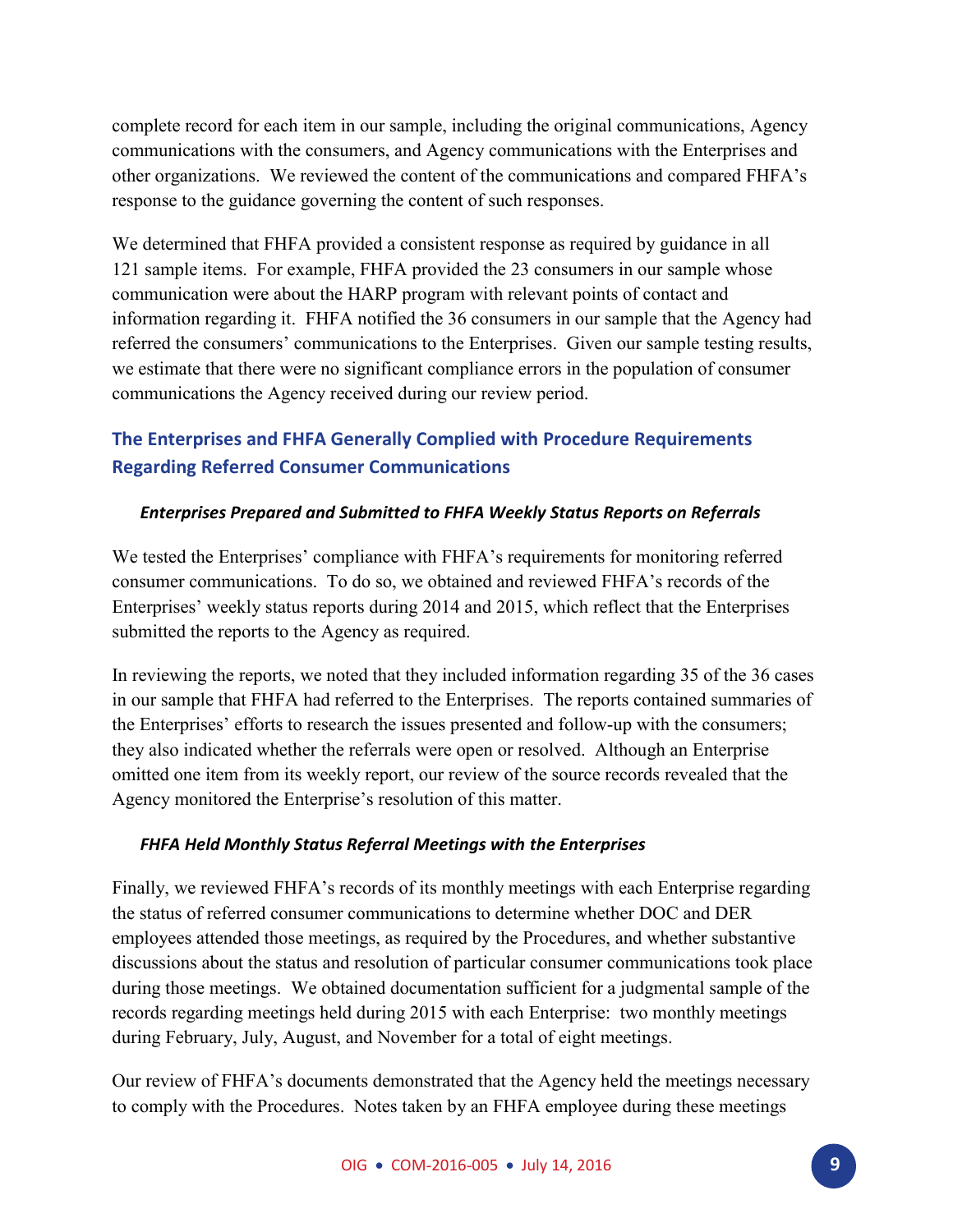show that DOC employees participated in each of the eight meetings. The same notes reflect that DER employees attended five of the eight meetings.<sup>9</sup> From our review of these documents, we found that discussions at these meetings by FHFA and Enterprise employees focused on the status and resolution of particular referred consumer communications.

 $\overline{\phantom{a}}$ 

 $9^9$  For three of eight sample items, FHFA's meeting notes either do not contain a record of DER's attendance or explicitly state that DER did not attend.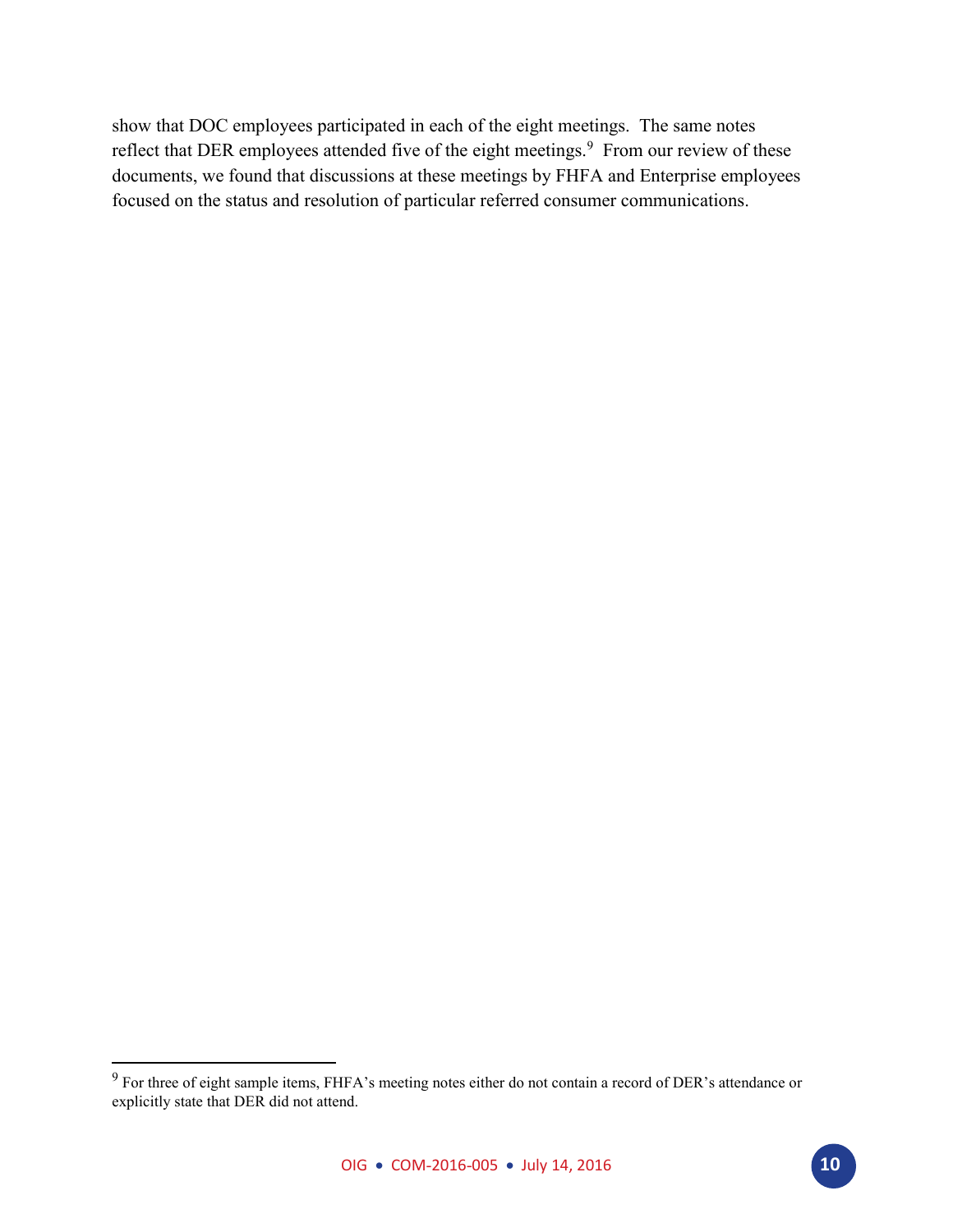# <span id="page-10-0"></span>**CONCLUSION ............................................................................**

In our 2011 Audit Report, we found that FHFA lacked the capacity to manage and administer consumer communications it received in the wake of the financial crisis. Accordingly, we recommended FHFA take specific actions to remediate these deficiencies in its operations.

In response to our recommendation, FHFA developed the Procedures for handling consumer communications, implementing guidance, and an electronic tracking system. In this compliance review, we tested FHFA's and the Enterprises' implementation of key Procedure requirements.

We found that FHFA complied with the key components of the Procedures that we tested with the few exceptions noted in this report. Accordingly, we conclude: (1) FHFA has implemented and maintained the corrective action that the Agency established to address the recommendation; and (2) as a result of FHFA's actions, the intended effect of OIG's recommendation—that FHFA strengthen its capacity to manage and administer consumer communications—has been realized.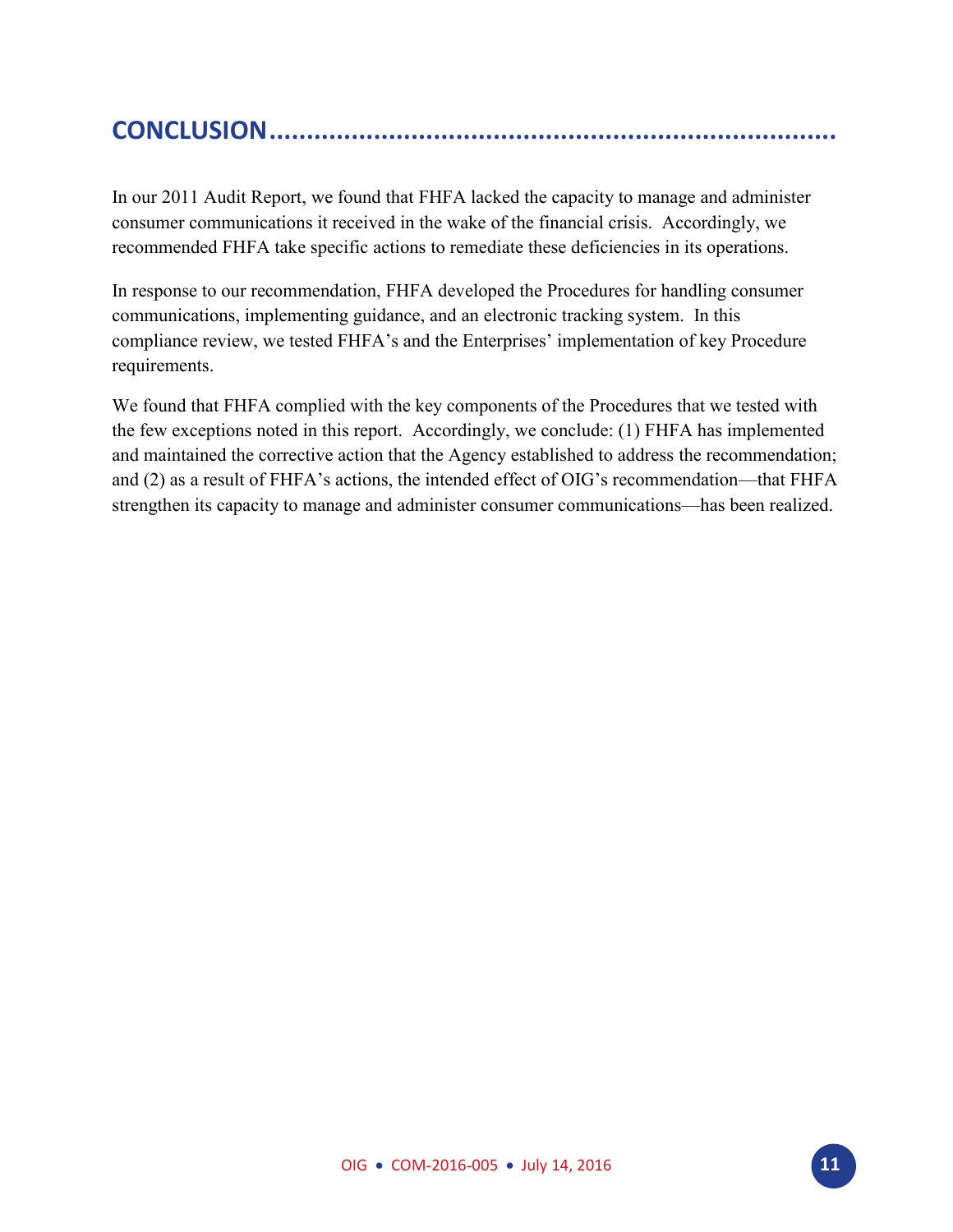# <span id="page-11-0"></span>**OBJECTIVE, SCOPE, AND METHODOLOGY .................................**

The objective of this compliance review was to test FHFA's compliance with key requirements in the Procedures for handling consumer communications.<sup>10</sup> Our sub-objectives were to assess that FHFA (1) responded timely; (2) responded consistently with required information; and (3) monitored referrals. We assessed FHFA's compliance with the Procedures for responding to consumers timely and consistently during the period January 1, 2014, to June 30, 2015, as well as its compliance for monitoring referrals during calendar year 2015. We did not design this compliance review to assess the appropriateness of FHFA's responses to individual consumers or to evaluate the Enterprises' processes for handling such referrals.

To select consumer communications for our review, we obtained from FHFA a population of 2,111 consumers who contacted the Agency for the first time during the period January 1, 2014, to June 30, 2015. The data included specific information about the communications in the population, such as FHFA's receipt date, closure status, and response date. We excluded from the population 308 consumer communications for which FHFA identified it was not required to respond.<sup>11</sup> Accordingly, our final population was comprised of 1,803 consumers, from which we selected a random and statistically representative sample of 121 consumers.<sup>12</sup> Using this sample, we assessed the reliability of the data by comparing the FHFA-provided receipt and response dates to the source records. We concluded that the data elements we used were sufficiently reliable for purposes of assessing FHFA's compliance with the **Procedures** 

To address the first sub-objective, we used an Excel formula to compare the receipt and response dates for the population and identified any items exceeding FHFA's 30-day response timeline.

To address the second sub-objective, we analyzed the sample of 121 consumer communications by identifying each consumer's inquiry topic and then comparing it to the Agency's response to determine if the Agency included the required topical information from its internal guidance.

 $\overline{a}$ 

<sup>&</sup>lt;sup>10</sup> Three versions of the Procedures were applicable during our review period: September 26, 2012; January 7, 2015; and July 14, 2015. The Procedures did not differ materially with respect to their requirements.

 $11$  The Agency is not required, per the Procedures, to respond if it is not the primary addressee of a consumer's communication.

<sup>&</sup>lt;sup>12</sup> We selected the sample with a 95% confidence level, 5% margin of error, and an expected deviation rate of 10%.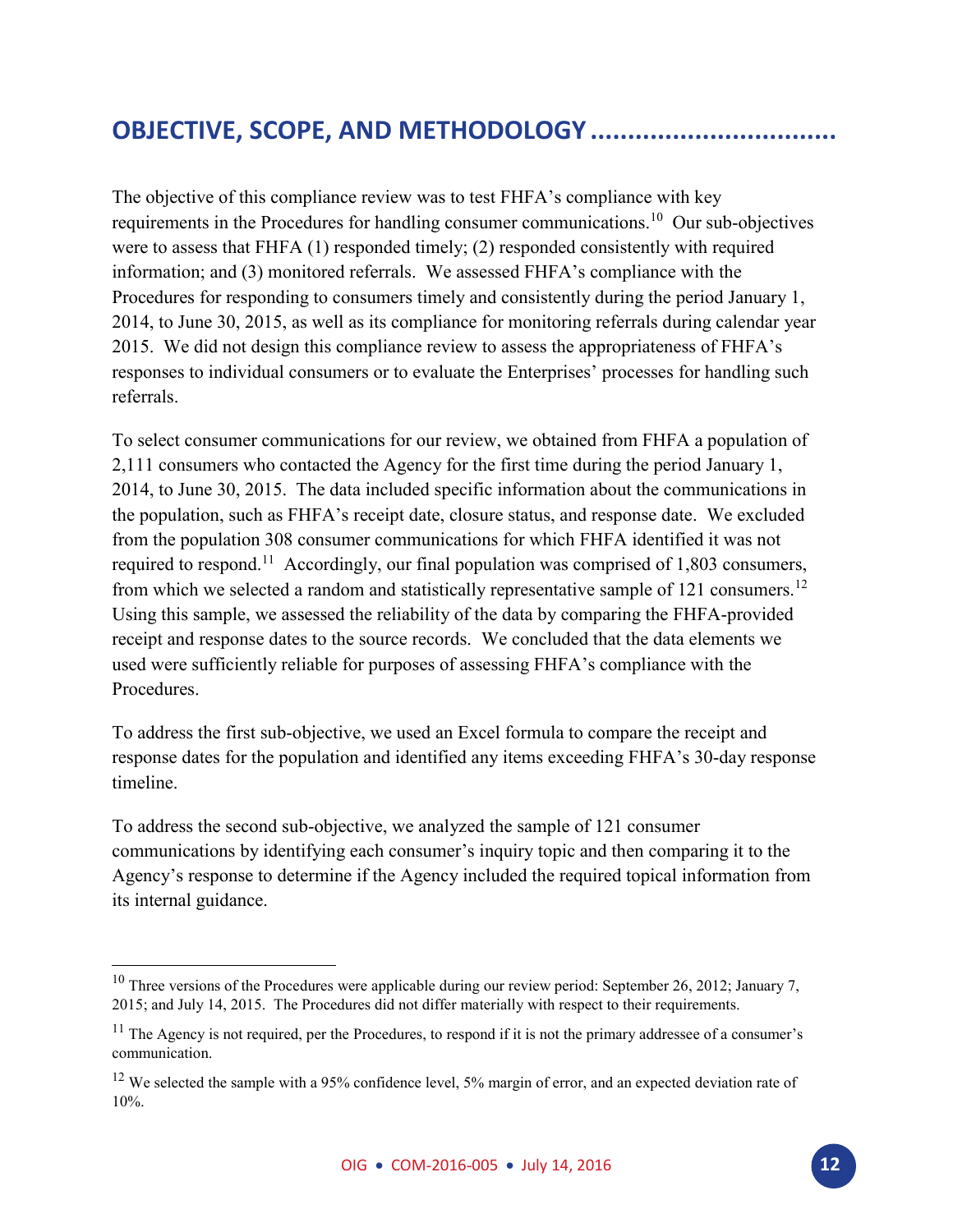To address the third sub-objective, we requested that FHFA provide documentation of the Enterprises' weekly referral status reports for 2014 and 2015. In addition, we reviewed FHFA's electronic notes for a judgmental sample of the monthly meetings during 2015 (meetings with each Enterprise in February, July, August, and November for a total of eight meetings) to evaluate whether the required attendees met with the Enterprises and discussed referrals.

Finally, we interviewed Agency and Enterprise personnel responsible for processing consumer communications and reviewed other public and internal Agency documents relating to consumer communications.

We conducted our compliance review during the period March 2016 to June 2016 under the authority of the Inspector General Act of 1978, as amended, and in accordance with the *Quality Standards for Inspection and Evaluation* (January 2012), which were promulgated by the Council for the Inspectors General on Integrity and Efficiency.

We also provided a draft of this report to FHFA for its review and comment. The Agency declined to provide a management response letter.